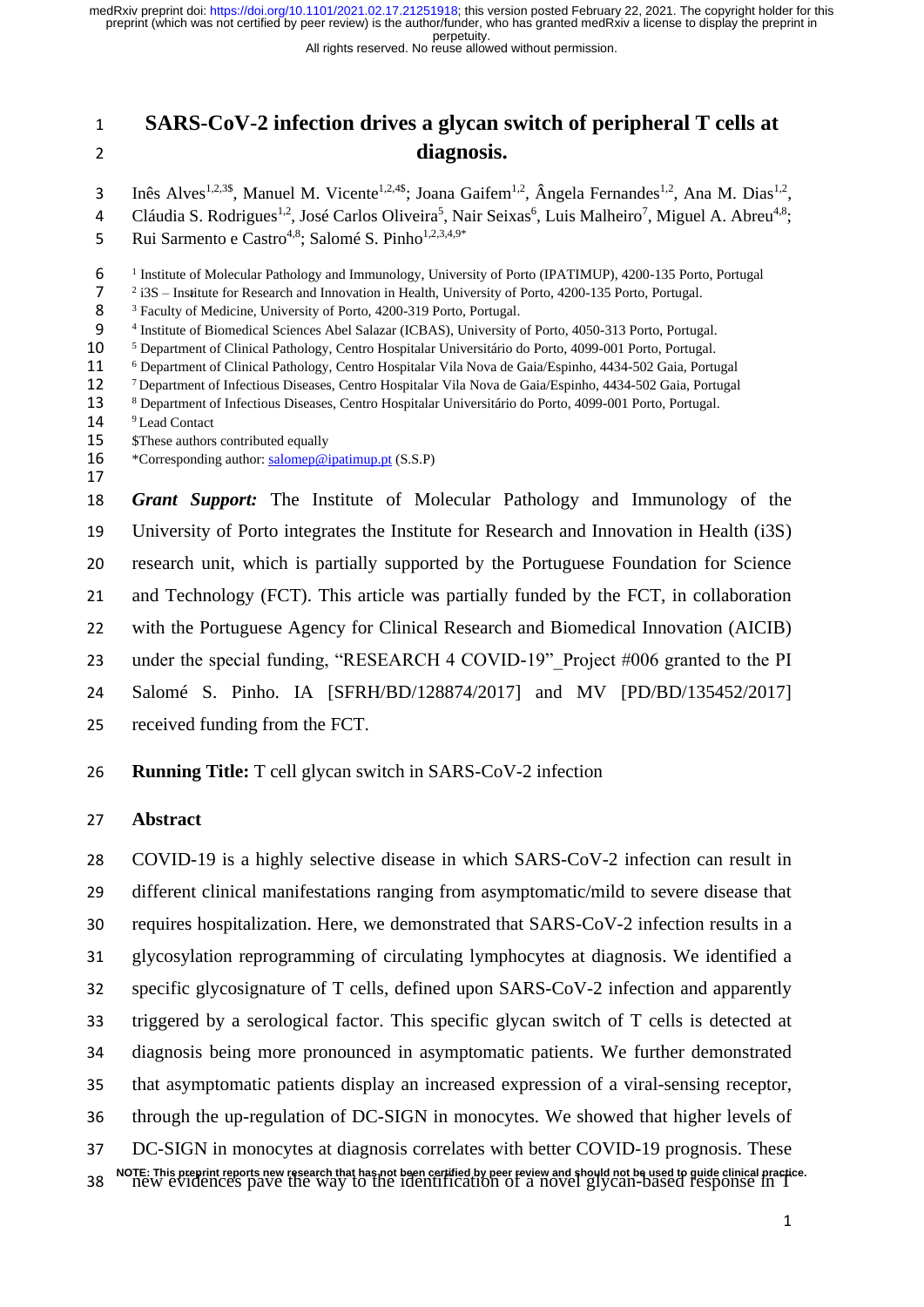cells that may confer protection against SARS-CoV-2 infection in asymptomatic

patients, highlighting a novel prognostic biomarker and potential therapeutic target.

**Keywords**: asymptomatic / DC-SIGN / glycan-recognition receptors / *N*-glycosylation /

prognosis / SARS-CoV-2 / T-cell activation

#### **Introduction**

 Coronavirus SARS-CoV-2 is the etiologic agent responsible for the global pandemic of 46 Coronavirus disease 2019 (COVID-19), that, as of  $9<sup>th</sup>$  of February, has infected over 106 million people worldwide(1, 2). The overall mortality of COVID-19 is between 0.5% and 3.5%(1, 2). COVID-19 is a highly selective disease. In fact, only some infected individuals get sick, and although most of the critically ill are elderly, some patients that die are previously healthy and/or relatively young(3). There is an urgent need to improve the understanding of the pathophysiology of this disease, envisioning better management in terms of patients care, treatment options, vaccination strategies and the allocation of healthcare resources. Vaccine development against SARS-CoV-2 poses a great promise for the resolution of the pandemic, and several vaccines are now being distributed among the world population, namely mRNA- and protein-based approaches(4, 5). However, its long-term protection, effectiveness to re-infection, efficacy to new variants and availability for the general public is still on trial. This lack of knowledge highlights the importance of understanding patient-specific immune response to infection, envisioning the identification of novel mechanisms of disease. Moreover, comprehensive insights on COVID-19 molecular mechanism may be translated into diagnostic or prognostic biomarkers, therapeutic targets to improve patient's clinical management and patients´ stratification for vaccination.

 SARS-CoV-2 infection results in a broad range of symptoms(6). Several studies on immune profiling of infected patients consistently revealed an immunological dysregulation, observed in peripheral blood mononuclear cells (PBMCs). A decrease of T cells and dendritic cells frequencies and an increase of monocytes and neutrophils have been observed in hospitalized infected individuals, as well as a cytokine dysregulation, the so-called "cytokine storm" associated with critical illness(7–10).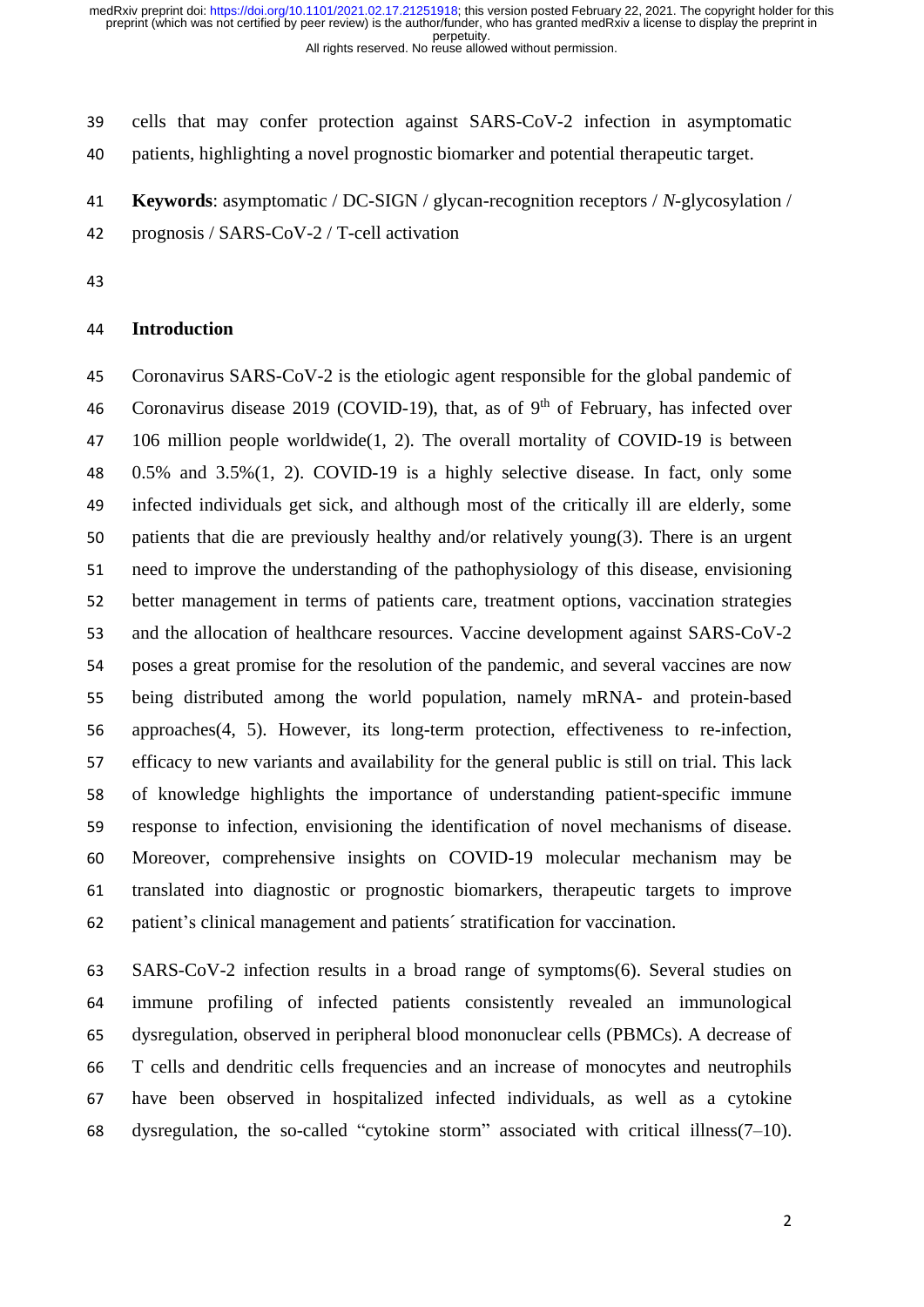However the mechanism underlying this immunological dysregulation remains largely unknown.

 Despite overlooked, the field of glycobiology can provide missing answers to immunological questions. Glycosylation is a major post-translational mechanism characterized by the enzymatic addition of glycans (carbohydrates) to proteins or lipids of essentially all cells, including immune cells. In fact, glycans are master regulators of immune cell functions, defining the activation and differentiation of T cells(11, 12). In the cellular immune system, we and others have previously demonstrated the regulatory power of glycans in adaptive immune response through the modulation of T cell activation thresholds associated with the immunopathogenesis of autoimmune diseases and cancer(13–19). Moreover, being present in several pathogens, glycans can also be sensed by immune cells, through their recognition by specific glycan-recognizing receptors expressed in those cells(20). Like the majority of viruses, SARS-CoV-2 viral capsids are also covered with glycans. More specifically, the spike protein of the SARS- CoV-2 envelope was shown to be highly glycosylated (harboring 22 *N*-glycosylation sites) with glycan structures such as oligomannose and some branched *N*-glycans(21, 22). These structures can be specifically recognized by glycan binding proteins (GBPs) of host's immune cells, such as the C-type-lectin Dendritic Cell-Specific Intercellular adhesion molecule-3-Grabbing Non-integrin (DC-SIGN), present in innate immune cells, promoting virus recognition and elimination(23, 24).

 Defining the glycosylation profiles of immune cells in SARS-CoV-2 infected individuals and how they impact their effector functions remains completely unknown, being of utmost importance for the understanding of COVID-19 immunopathogenesis, as well as for the improvement of the clinical management of the disease and for pandemic control measures, namely as a stratification biomarker.

 In this study, we discovered that circulating T cells exhibit a glycan switch upon SARS- CoV-2 infection that is detected at COVID-19 diagnosis. This change in the glycosylation profile of T cells appears to be triggered by a serum inflammatory factor present in infected patients. This specific T cell glycan switch is more pronounced in asymptomatic patients, rather than in those who exhibit symptoms. Importantly from a clinical standpoint, we also unveiled that COVID-19 patients with good prognosis exhibit an upregulation of DC-SIGN expression in circulating monocytes.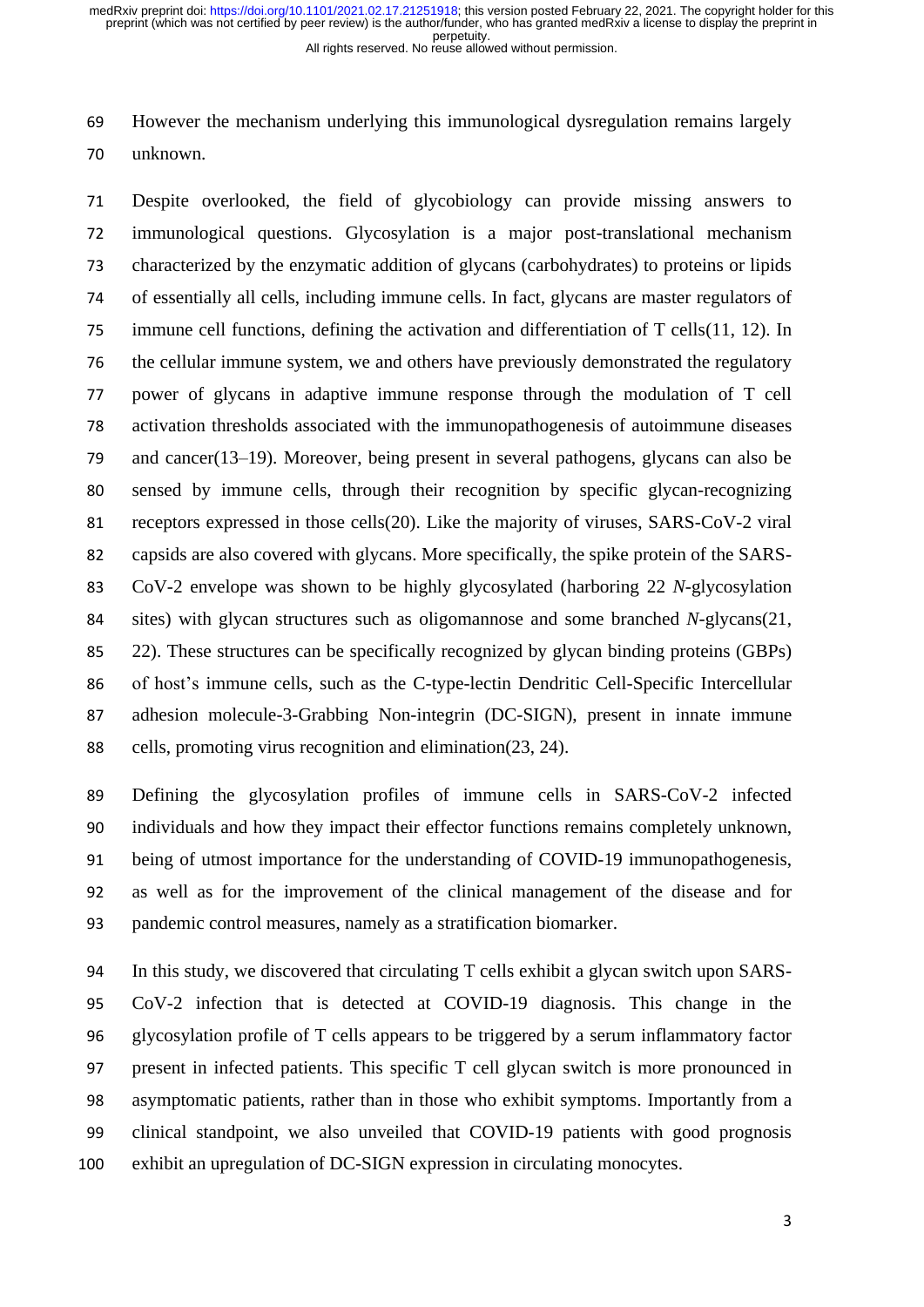### **Material and Methods**

# **Cohort description and patient's selection criteria**

 The present study integrates a total of 32 patients diagnosed with SARS-CoV-2 from 2 individual Portuguese cohorts (between May 2020 and July 2020), 20 patients from Infectious Disease Department, Centro Hospitalar e Universitário do Porto (CHUP), Porto, Portugal and 12 patients from Infectious Disease Department, Centro Hospitalar de Vila Nova de Gaia/Espinho (CHVNG), Vila Nova de Gaia, Portugal. The total cohort includes patients of both genders and age between 22 and 89 years old. All the samples were included in all the FACS analysis discussed.

 Blood was collected and plasma and PBMCs were isolated at the time of diagnosis and 14 days (n=6) after diagnosis. Similar analysis was conducted in a subset of patients (n=2) that recovered.

 The eligibility criteria for inclusion in this study were SARS-CoV-2 positive patients asymptomatic or symptomatic with different levels of severity (mild, moderate and severe). Asymptomatic patients (n=5) were defined as positive for the SARS-CoV- 2 PCR test, but no signs of diseases. The following criteria were used to stratify symptomatic SARS-CoV-2 patients in terms of the disease severity and accordingly with WHO guidelines (25); 1- MILD (n=18): individuals with no evidences of pneumonia; 2- MODERATE (n=6): individuals without need of invasive mechanical ventilation and without need of admission to hospital intensive care unit, but evidence of pneumonia and need of supplemental oxygen; 3- SEVERE (n=1): individuals with need of invasive mechanical ventilation and with need of admission to hospital intensive care unit. Patients demographic and relevant clinical data are summarized in table 1.

 Healthy controls (n=5) are represented by volunteer individuals with no history of infection disorders that underwent CHUP for routine analysis.

 All participants gave informed consent about all clinical procedures and research protocols were approved by the ethics committee of CHUP and CHVNG, Portugal.

### **Human PBMCs isolation**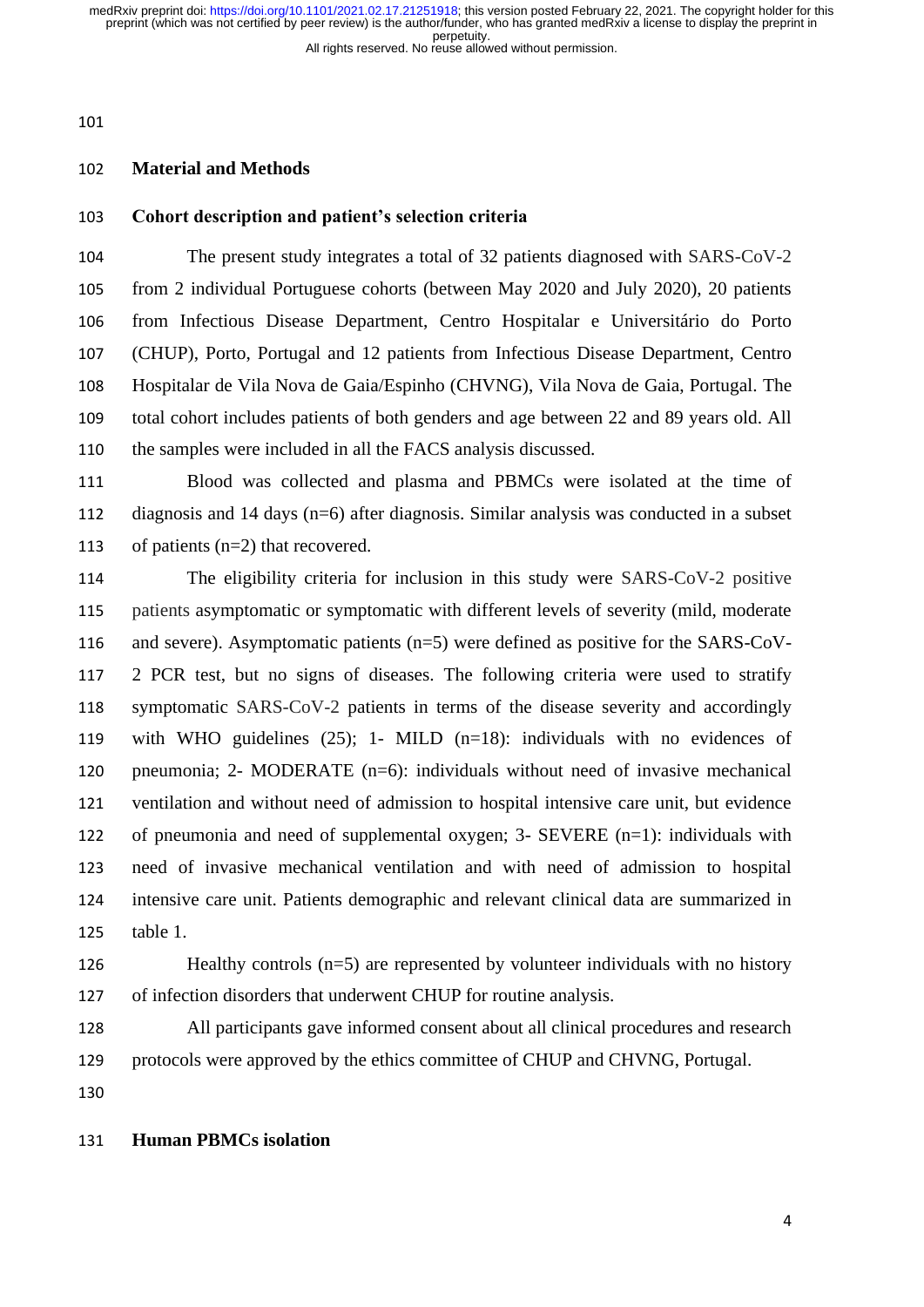Human peripheral blood mononuclear cells (PBMCs) from COVID-19 patients and healthy donors were isolated by gradient centrifugation using 1 volume of

134 Lymphoprep<sup>TM</sup> (Stemcell Technologies) for 2 volumes of blood, 30 minutes at 900 x  $g$  with the brake off. The upper phase, containing the serum, was collected and stored at - 80ºC. PBMCs (interphase) were collected, washed twice with PBS and incubated with FVD–APC-eFluor780 (eBioscience) for 30 minutes. Cells were washed with PBS, fixed with 2% formaldehyde (PanReac ApplieChem) and resuspended in FACS buffer (PBS

2%FBS). All procedures were performed under biosafety level 3 (BSL3) conditions.

# **Flow Cytometry Staining**

 For lectin staining, cells were incubated with conjugated lectins (Vector Laboratories): Phaseolus Vulgaris leucoagglutinin (L-PHA-fluorescein, FITC), Galanthus Nivalis lectin (GNA-fluorescein, FITC), biotinylated Sambucus Nigra lectin (SNA) and biotinylated Aleuria aurantia lectin (AAL) for 15 minutes. Biotinylated lectins were incubated with streptavidin-PE-Cy7 (eBioscience) for 30 minutes. For surface marker staining, cells were stained for 30 minutes on ice while protected from light with the following antibodies: APC anti-human TCRγδ (clone B1), BV510 anti- human CD69 (clone FN50), PE anti-human CD25 (clone BC96), BV421 anti-human CD14 (clone 63D3), PE anti-human CD56 (clone HCD56), PE-Cy7 anti-human CD206 150 (clone 15-2) from Biolegend; eFluor<sup>TM</sup> 450 anti-human CD4 (clone RPA-T4), PerCP-151 eFluor<sup>TM</sup> 710 anti-human PD-1 (clone J105), PE-Cy5 anti-human CD19 (clone HIB19), 152 eFluor<sup>TM</sup> 450 anti-human IgM (clone SA-DA4), eFluor<sup>TM</sup> 660 anti-human galectin 3 (clone M3/38), APC anti-human CD11c (clone BU15), PE-Cy5 anti-human CD86 (clone IT2.2) from eBioscience; PE anti-human TCRα/β (clone BW242/412) from Miltenyi; BV510 anti-human CD3 (clone OKT3) from BD Biosciences; for DC-SIGN staining, cells were incubated with DC-SIGN rabbit IgG (Biorad) followed by incubation with polyclonal swine anti-rabbit IgG (FITC; Dako) for 30 minutes on ice. Cells were resuspended in FACS buffer prior analysis. Data were obtained on a BD FACS Canto II instrument (Becton Dickinson) and analyzed using FlowJo v10.0 (Tree Star Inc.).

# *In vitro* **assessment of glycan modulation of T cells**

 PBMCs from healthy and independent from the COVID-19 cohirt human donors were isolated from fresh collected blood, as described above. PBMCs were cultured in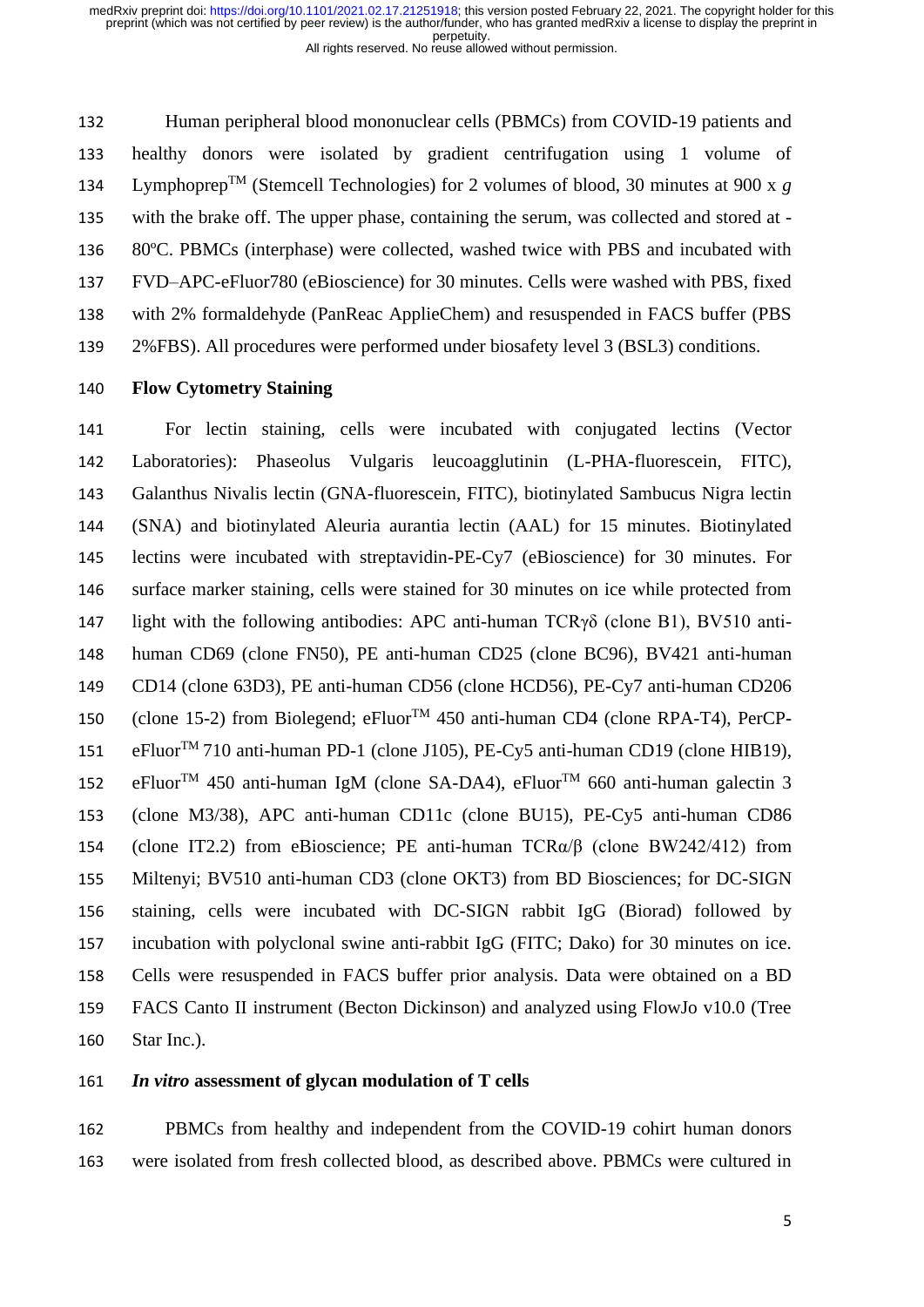RPMI-1640 (Gibco) supplemented with 10% (v/v) heat-inactivated fetal bovine serum, 1% penicillin/streptomycin and 10% of plasma from 4 asymptomatic or moderate patients, for each condition. Different cell culture conditions were tested, namely human plasma concentration (25% and 10%) as well as time of culture (4 days, 2 days, 24h and 12h). The optimal culture condition (with lower cell death and stronger glycan modulation) was selected (10% human plasma and 24h cell culture). After 24h cell glycoprofile was evaluated using the same antibodies and lectin panel selected above. Data were obtained on a BD FACS Canto II instrument (Becton Dickinson) and analyzed using the FlowJo 10.0 software (Tree Star Inc.).

### **Data visualization and statistical analysis**

 Data visualization and statistical analyses (non-parametric Mann-Whitney t-test) were done using GraphPad Prism 9 software.

 The prediction capacity of DC-SIGN levels to discriminate patients who develop a poor disease course from those that have a good disease course was determined by plotting the receiver operating characteristic (ROC) curves and calculating the area under the curve (AUC). The cut-off that revealed the best balance between sensitivity and specificity was selected for the subsequent statistical analysis. Sensitivity, specificity, and positive and negative predictive values were calculated. Univariate binary logistic regression analysis was performed to test DC-SIGN levels and disease progression (good: asymptomatic maintained asymptomatic and/or severity decreased at least one category; poor: symptoms were not improved and/or escalate to a higher severity). In logistic regression, model goodness-of-fit was assessed by the Hosmer- Lemeshow statistic and test. Results are presented as odds ratios (ORs) for each category as compared with a predefined reference category, and their respective 95% confidence intervals (CIs). Odds ratios above one and below one are indicative, respectively, of higher and lower odds of develop poor disease course as compared with a reference category. Statistical analysis was performed using the statistical software SPSS version 25 (IBM Corp., IBM SPSS Statistics for Windows, Version 25.0, Armonk, NY; released 2017) The threshold used for statistical significance was *p*-value< 0.05.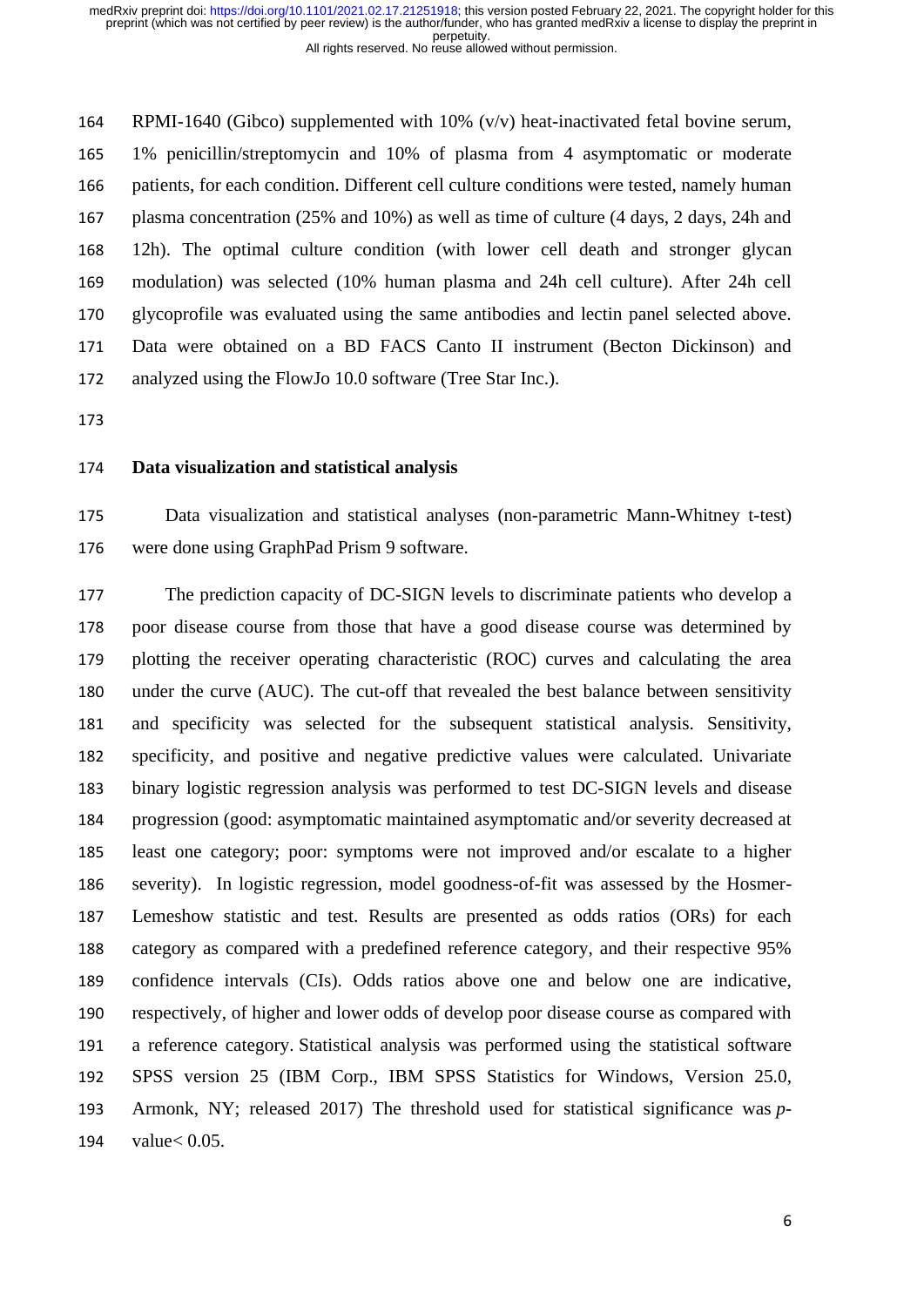All rights reserved. No reuse allowed without permission.

### **Results**

# **SARS-CoV-2 infected individuals display decreased β1,6-GlcNAc branched and α2,6-sialic acid** *N***-glycans on peripheral T cells at diagnosis.**

 Taking into consideration the fact that it is still unclear the underlying mechanisms that explain a differential inter-individual clinical presentation of COVID-19 at diagnosis, we herein characterized the glycosylation profile of T cells from patients' peripheral blood. A lectin-based flow cytometry of the T cell populations was performed to evaluate glycosylation profiles. We started by analysing the levels of expression of ß1,6-GlcNAc branched *N*-glycan structures, known to have a major impact on the regulation of T cell activity and function(13, 16, 26), using the L-PHA lectin. Our results demonstrated that, overall, T cells from infected (IF) subjects have a decrease in 206 branched *N*-glycan structures, particularly on  $CD8<sup>+</sup>$  and γδ T cells, when compared to non-infected (non-IF) ones (Figure 1A, top and bottom left panel). Moreover, T cells from asymptomatic patients have lower levels of ß1,6-GlcNAc branched *N*-glycans, that 209 gradually tend to increase along disease severity (Figure 1A, right). Notably, CD8<sup>+</sup> T cells display a significant decrease in the levels of expression of complex branched *N*- glycans in asymptomatic and mild disease patients, when compared to non-IF individuals (**Figure 1A, top**).

213 Concerning  $\alpha$ 2,6-sialylation (recognized by the SNA lectin), already described to play a 214 role in the regulation of T cells immune response $(27)$ , our results demonstrate that 215 CD8<sup>+</sup> T cells from IF patients display a significant decreased SNA binding, in comparison with non-IF individuals (**Figure 1B, top left**). Consistently, asymptomatic patients present the lowest levels of SNA binding compared to non-IF (Fig.1B, top right). Even though the levels of SNA binding were shown to be associated with age (**Supplemental Figure 1E**), there are no significant differences between the mean age of asymptomatic and symptomatic patients (**Supplemental Table 1**). Curiously, for both glycans, the two COVID-19 convalescent patients seem to recover (or surpass) the 222 levels of expression of  $\beta$ 1,6-GlcNAc branched and  $\alpha$ 2,6-sialic acid glycan structures in 223 all T cell subsets (Fig. 1A and B, right). These results showed that CD8<sup>+</sup>T cells from asymptomatic patients display a defect in branched and sialylated *N*-glycans when compared with non-IF.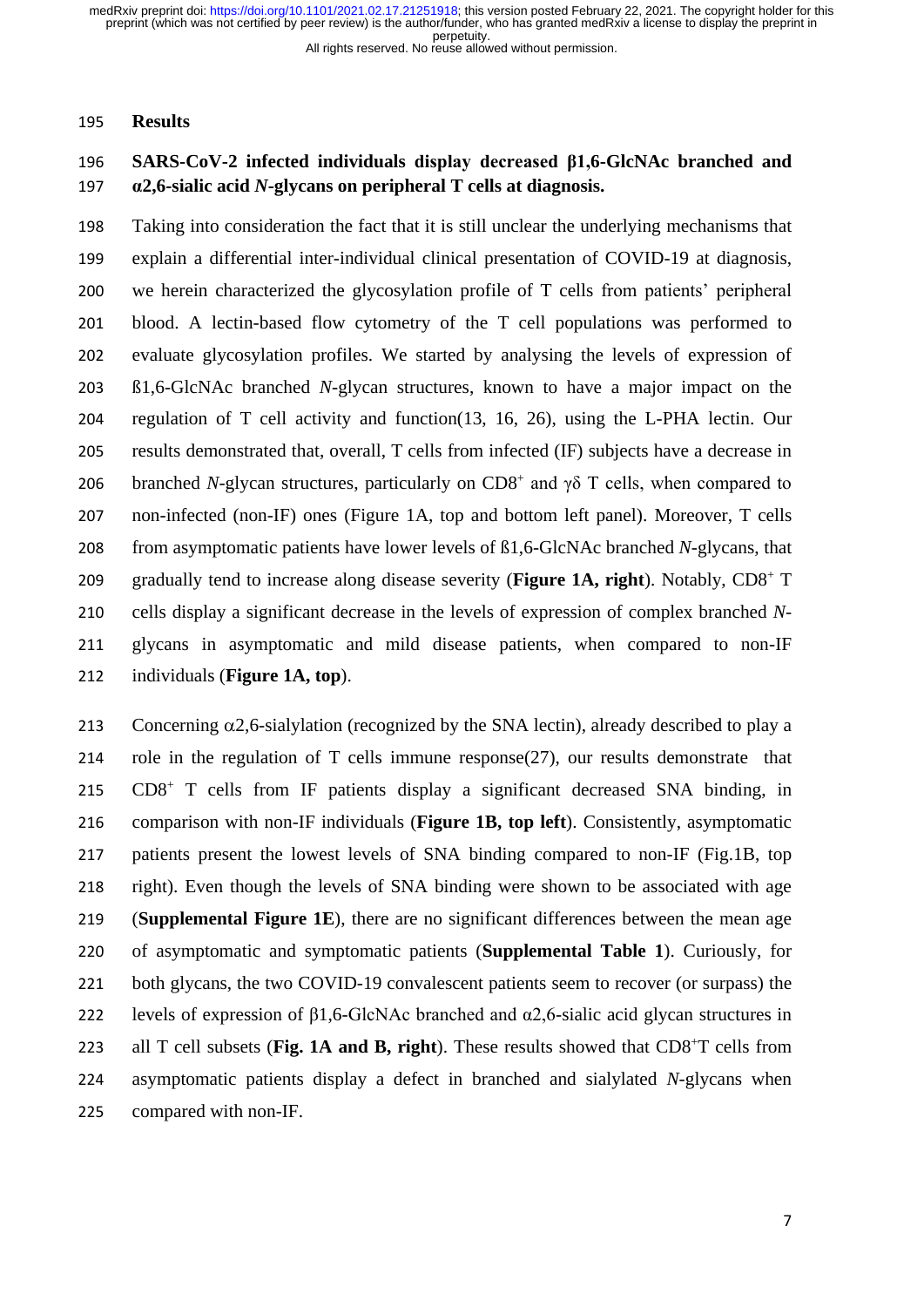The differences observed in the glycosylation profile of T cells across severity, were not related to the abundance or activation of T cell populations, since  $CD3^+$ ,  $CD4^+$ ,  $CD8^+$  228 and  $\gamma\delta$  T cells showed similar frequencies as well as similar levels of PD1 and CD69 229 expression between the groups, with the exception of lowered  $CD3<sup>+</sup>$  population and 230 increased CD69<sup>+</sup> within CD8<sup>+</sup> T cells, in the mild disease group (**Supplemental Figure 1A, B and C**).

 In addition, and since glycosylation is a dynamic process that can change along with disease status, we took advantage of a limited longitudinal follow-up analysis using a single patient, representative of each severity group (asymptomatic, mild, moderate and 235 severe), which revealed that levels of expression of  $\beta$ 1,6-GlcNAc and  $\alpha$ 2,6-sialylation are restored in patients that improved disease severity at day 14 post-diagnosis **(Supplemental Figure 1D).**

 No major differences were observed for other glycan structures such as fucosylation (AAL binding) or mannosylation (GNA binding) in the different T cell subsets at diagnosis (**Supplemental Figure 1A and B**).

 These results showed that SARS-CoV-2 infected individuals led to an *en bloc* decreased expression of specific glycan structures such as ß1,6-GlcNAc branched *N*-glycans and  $\alpha$ 2,6-sialic acid in T cells, predominately in CD8<sup>+</sup> T cells and asymptomatic patients. The absence of differences on high mannose structures (GNA binding) or fucose residues on T cells (AAL binding), support the specificity of the glycan switch. In fact, decreased levels of β1,6-branched *N*-glycans in T cells have been pointed out as a mechanism of TCR threshold regulation, by hampering the TCR complex clustering and lowering the necessary amount of antigen-recognition to signal a cellular response(28). Moreover, surface α2,6-sialylation also regulates T cell immune response through galectins binding modulation(29–31).

 In order to further clarify the underlying mechanism that imposes the changes in the glycosylation profile of circulating T cells upon SARS-CoV-2 infection, we have performed an *in vitro* assay, in which PBMCs isolated from healthy individuals were co-cultured with plasma from 4 patients from either each group: non-IF, asymptomatic or moderate disease. Our results showed that T cells, upon co-culture with plasma from asymptomatic patients displayed a significant decreased expression of β1,6-GlcNAc branched *N*-glycans (**Figure 2A**) and α2,6-sialylation (**Figure 2B**), when compared to T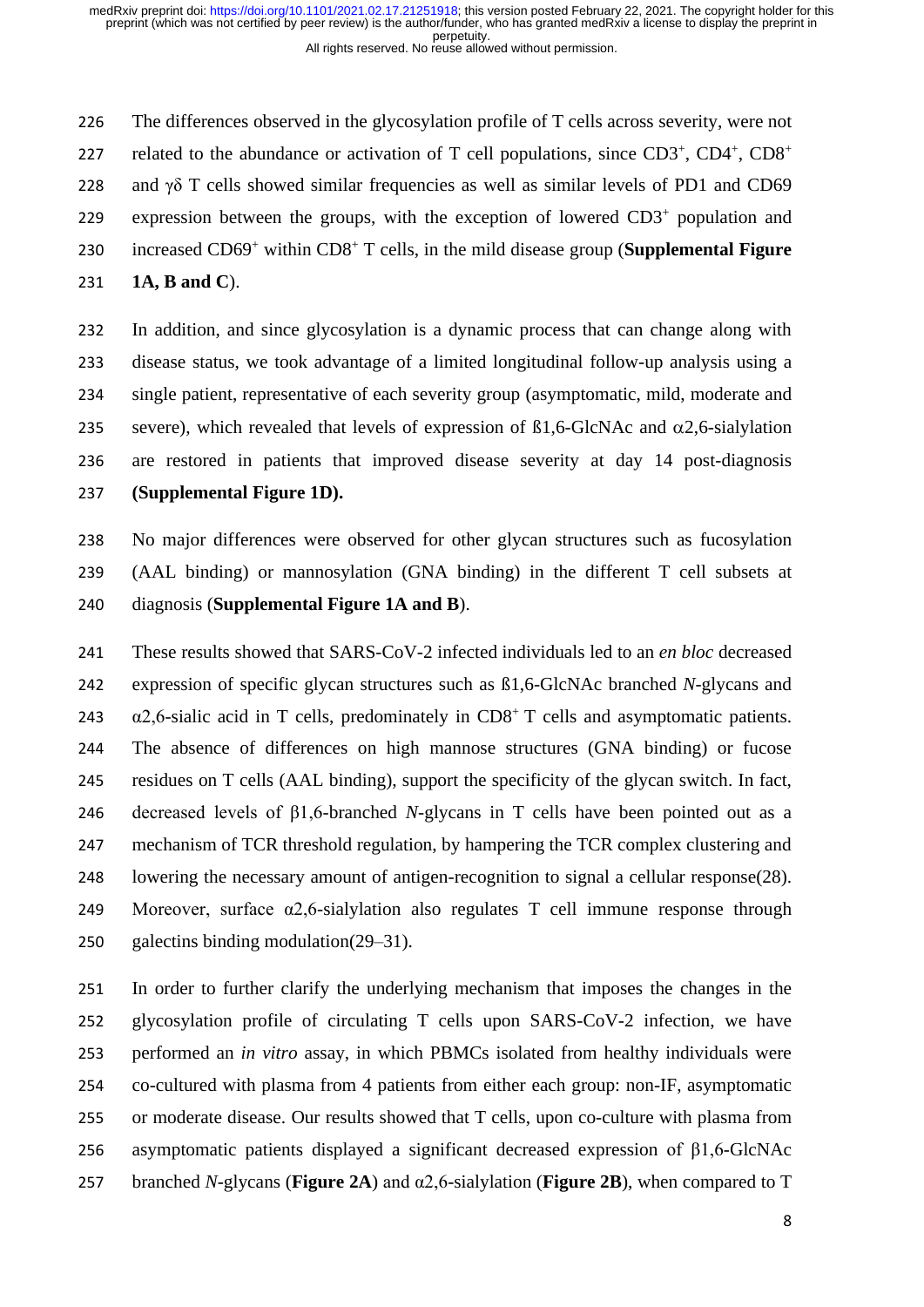cells cultured with plasma from non-IF individuals and moderate disease patients. These results suggest the existence a specific serum factor that in asymptomatic patients drives a remarkable drop of complex branched and sialylated glycans structures on T cells. In fact, it is known that asymptomatic patients display a differential serum composition of cytokines and chemokines, when compared to symptomatic (32, 33). Moreover, T cell glycosylation is known to be modulated by specific interleukins, namely IL-2 and IL-7 that regulate the transcription of specific Golgi glycosyltransferases(17, 25), which renders the hypothesis that an extracellular factor could be mediating the T cells glycan switch in a more efficient manner in asymptomatic than symptomatic patients.

# *Levels of DC-SIGN expression in circulating monocytes predict COVID-19 prognosis*

 To gain further insights in the viral-glycan recognition mechanism, we have characterized the expression of specific GBPs expressed by innate immune cells that are known to sense and recognize specific viral glycans, instructing an immune response(34). Regarding the abundance of innate cells, we have observed an increase in the frequency of dendritic cells (DCs) as well as monocytes (Mo) in asymptomatic patients, when compared to Non-IF individuals, and no differences in terms of NK and NK-T cells subsets (**Supplemental Figure 1B**). Regarding their activation state, analysed by CD86 expression, only monocytes are shown to be activated in asymptomatic and mild disease patients (**Supplemental Figure 1C**). This is in accordance with previous findings(35).

 Specifically, DC-SIGN, a C-type-lectin that recognizes mannose structures, is already known to play a role in the SARS-COV-2 recognition(24), being expressed by monocytes, immature DCs and macrophages. Our results showed that patients from the asymptomatic group displayed higher levels of DC-SIGN expression in monocytes compared moderate disease (**Figure 3A**), suggesting an increased capacity of asymptomatic patients to sense and recognize the virus.

 Taking into consideration the biological relevance of DC-SIGN expression in monocytes as the first sensing mechanism upon SARS-CoV-2 infection, and given the heterogenous expression of DC-SIGN among infected individuals (at diagnosis), (Figure 3A) we next analysed its prognostic value. A longitudinal cohort was used with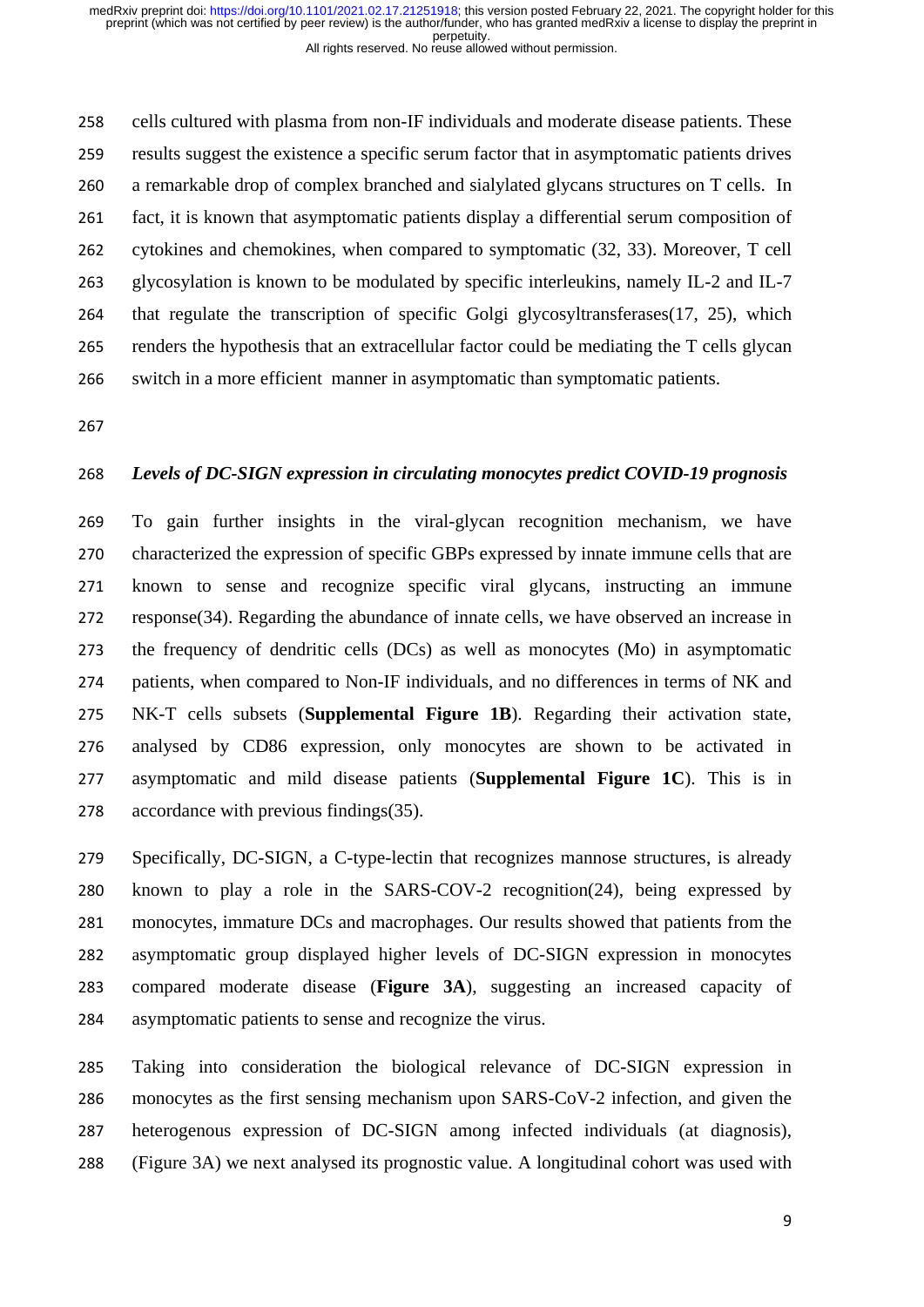All rights reserved. No reuse allowed without permission.

 clinical information in terms of disease progression (development of a poor *versus* good prognosis at day 14 post-diagnosis, characterized in Supplementary Table 1). Remarkably, the expression levels of DC-SIGN in monocytes were found to be able to stratify patients at diagnosis in terms of their likelihood of developing a good versus a poor disease prognosis with a specificity and sensitivity of 78.9% and 63.6%, respectively (**Figure 3B**). The univariate analysis demonstrated that high levels of DC- SIGN expression in monocytes at diagnosis increase the odds ratio (OD) associated 296 with the prediction of having a good prognosis,  $OD = 6.548$  *p*-value = 0.011. In fact, the recognition of the coronaviruses´ glycans by innate immune cells was demonstrated to be mediated by DC-SIGN(23, 24). An increased expression of this C-type-lectin at the initial days of infection suggests a more efficient viral recognition and subsequent clearance, resulting in a good prognosis of the disease.

### **Discussion**

 Our results demonstrated for the first time that SARS-CoV-2 infection imposes a glycosylation reprogramming of adaptive immune cells suggesting a specific glycan switch of T cells that may define their ability to successfully deal with infection. We identified a specific glycosylation signature of circulating T cells that is associated with their activity and function, distinguishing infected patients from non-infected individuals. Our results also suggest that the glycan switch imprinted in circulating T cells could be mediated by a serum extracellular factor(s), occurring just after SARS- CoV-2 infection (**Supplemental Figure 2**). In fact, previous evidences from others and us demonstrated that the deficiency in branched *N*-glycan structures on T cells imposes a hyper-reactive phenotype with decreased threshold of T cell activation and increased T cell activity(13, 28). We herein propose that the immune response against SARS- CoV-2 infection appears to be influenced by the glycosylation profile of circulating T cells which defines their effective functions. In fact, a pronounced deficiency of 316 complex branched and sialylated glycans on CD8<sup>+</sup> and γδ T cells were observed in asymptomatic COVID-19 patients. This dynamic and plastic glycoimmune modulation ("Glyco-Immune Alert" mechanism) may constitute a novel mechanism of host- response, that contributes to further understand the immunological differences among infected individuals(36).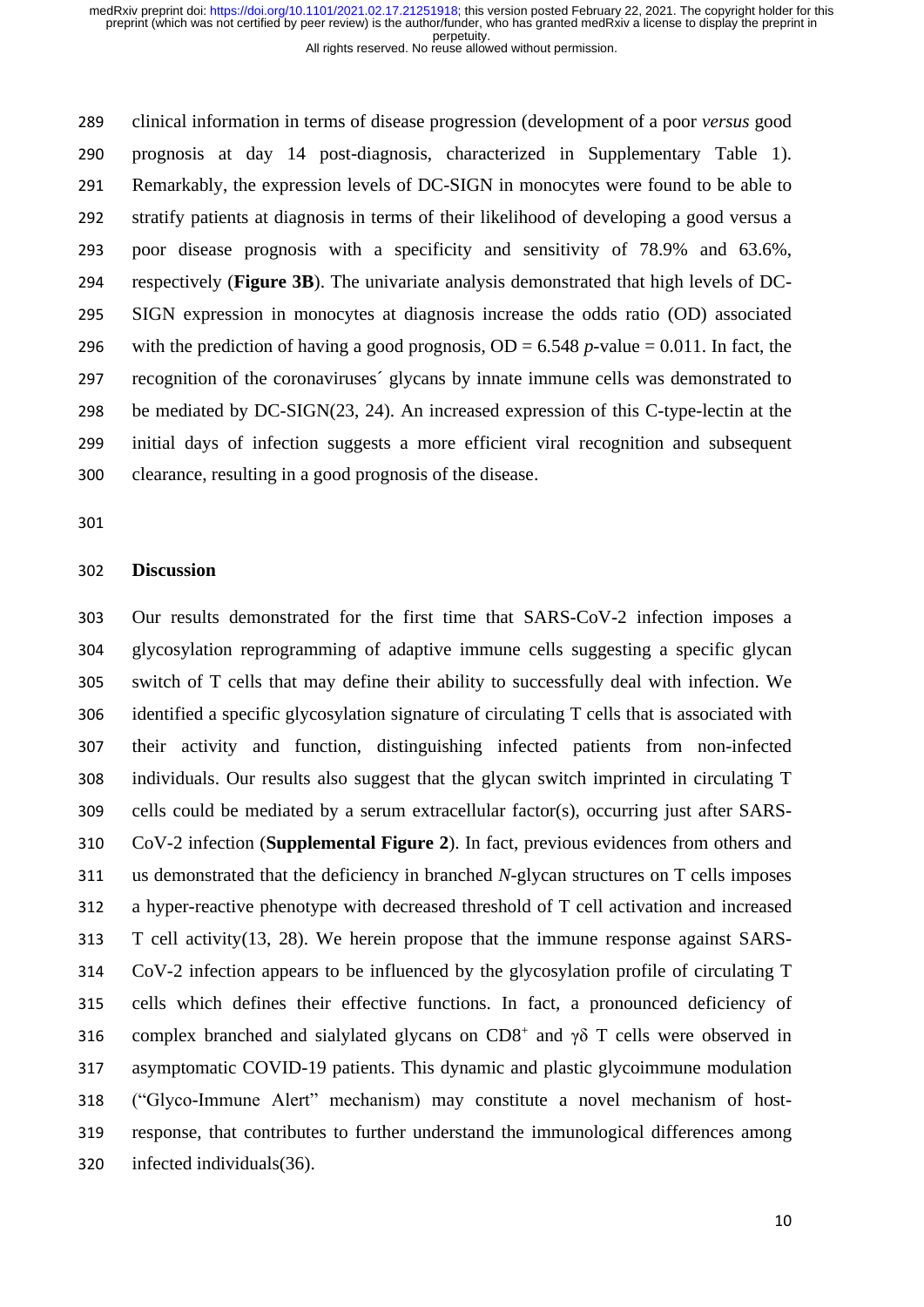All rights reserved. No reuse allowed without permission.

 Furthermore, we also showed another glycan-based mechanism of host response to SARS-CoV-2 driven by the upregulation of the viral´s glycans recognizing receptor DC-SIGN in monocytes, with prognostic application when detected at diagnosis.

 This study unlocks the identification of a specific glycosignature of T cells as well as a prognostic biomarker in COVID-19. Further studies are needed to explore the mechanistic impact of the T cell glycan switch in infection and along disease course. Moreover, it is fundamental to identify the critical serological factor(s) that instructs this T cells glyco-reprogramming, as a potential new biomarker and therapeutic target. Our study was conducted during the first wave of COVID-19 (March-July 2020) having a limitation in terms of sample size, indicating the need to validate these promising observations in larger and well-characterized multicentric cohorts as well as analysing the impact of other SARS-CoV-2 variants in T cells glycan switch.

 These new evidences in COVID-19 pave the way to the identification of a specific blood glycosignature able to stratify patients at diagnosis according with their risk to evolve to worsen disease. This will certainly contribute to improve vaccination strategy and patients risk stratification, optimizing an effective allocation and management of health care resources such as ventilators and intensive care facilities.

 **Acknowledgments:** We would like also to thank to all the Portuguese clinicians involved in COVID-19 patients 'care, with a special thanks to those from CHUP and CHVNG that directly or indirectly contributed to this work (Dr. Tiago Teixeira from CHVNG) and to all the patients that accepted to participate in this study. We also acknowledge the nurses and technicians that collaborated in the collection of the samples, especially Nurse Teresa Cruz from CHUP.

 **Author contributions:** IA, MV and SSP designed research. IA, MV, JG, AF, AMD and CSR performed research. SSP contributed new reagents/analytical tools. NS, LM, MAA and RSC provided and characterized clinical samples. IA and MV analysed data. IA, MV and SSP wrote the manuscript with contributions from all authors.

- **Conflict of interests:** The authors declare no competing financial interests.
- 

### **References**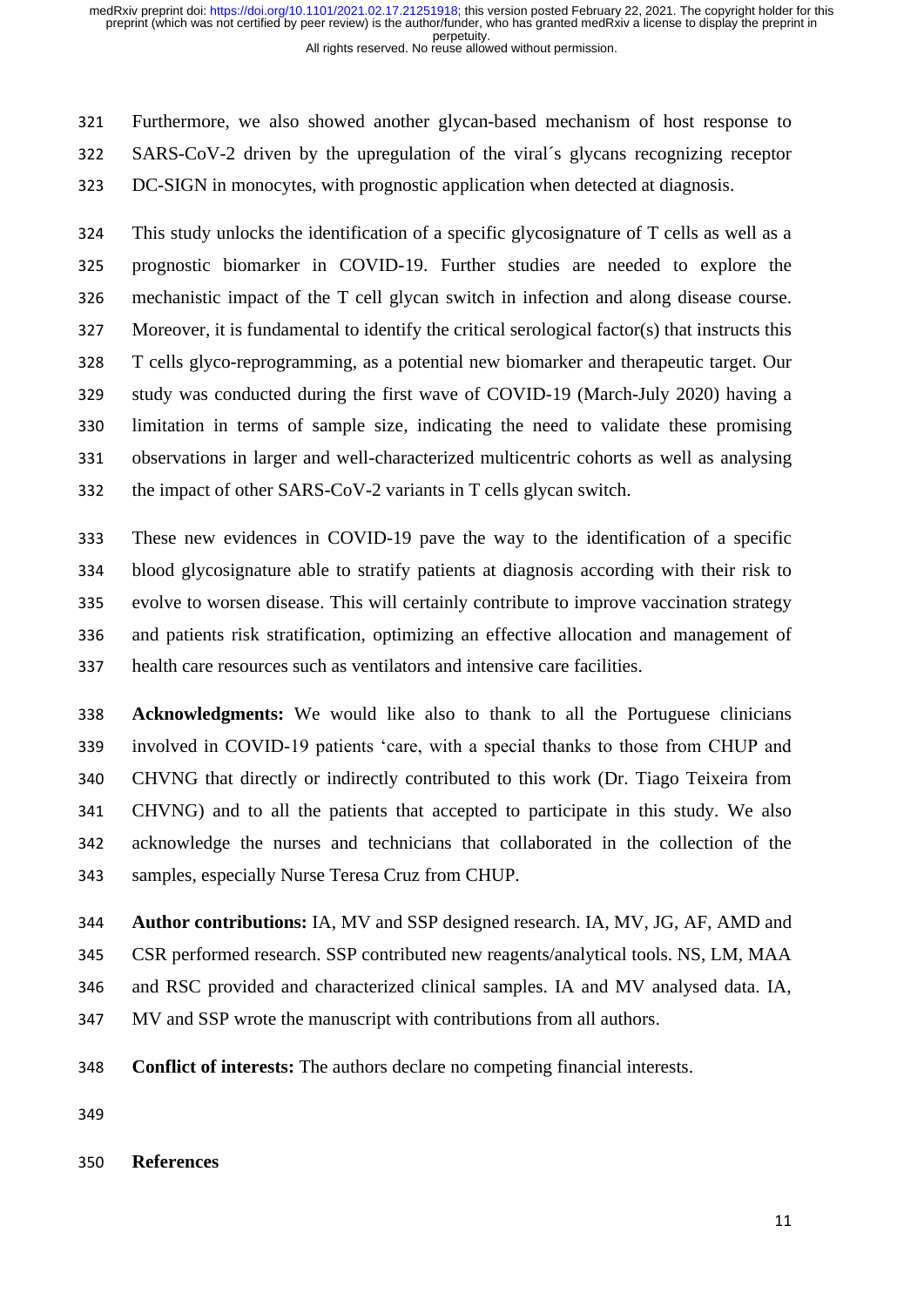- 351 1. WHO. Dashboard | WHO Coronavirus Disease (COVID-19). .
- 2. Dong, E., H. Du, and L. Gardner. 2020. An interactive web-based dashboard to track
- COVID-19 in real time. *Lancet. Infect. Dis.* 20: 533–534.
- 3. Wu, Z., and J. M. McGoogan. 2020. Characteristics of and Important Lessons From
- the Coronavirus Disease 2019 (COVID-19) Outbreak in China: Summary of a Report of
- 72 314 Cases From the Chinese Center for Disease Control and Prevention. *JAMA* 323:
- 1239–1242.
- 4. Baden, L. R., H. M. El Sahly, B. Essink, K. Kotloff, S. Frey, R. Novak, D. Diemert,
- S. A. Spector, N. Rouphael, C. B. Creech, J. McGettigan, S. Kehtan, N. Segall, J. Solis,
- A. Brosz, C. Fierro, H. Schwartz, K. Neuzil, L. Corey, P. Gilbert, H. Janes, D.
- Follmann, M. Marovich, J. Mascola, L. Polakowski, J. Ledgerwood, B. S. Graham, H.
- Bennett, R. Pajon, C. Knightly, B. Leav, W. Deng, H. Zhou, S. Han, M. Ivarsson, J.
- Miller, T. Zaks, and COVE Study Group. 2020. Efficacy and Safety of the mRNA-1273
- SARS-CoV-2 Vaccine. *N. Engl. J. Med*.
- 5. Polack, F. P., S. J. Thomas, N. Kitchin, J. Absalon, A. Gurtman, S. Lockhart, J. L. Perez, G. Pérez Marc, E. D. Moreira, C. Zerbini, R. Bailey, K. A. Swanson, S. Roychoudhury, K. Koury, P. Li, W. V Kalina, D. Cooper, R. W. Frenck, L. L. Hammitt, Ö. Türeci, H. Nell, A. Schaefer, S. Ünal, D. B. Tresnan, S. Mather, P. R. Dormitzer, U. Şahin, K. U. Jansen, W. C. Gruber, and C4591001 Clinical Trial Group. 2020. Safety and Efficacy of the BNT162b2 mRNA Covid-19 Vaccine. *N. Engl. J. Med.* 383: 2603– 2615.
- 6. Guan, W., Z. Ni, Y. Hu, W. Liang, C. Ou, J. He, L. Liu, H. Shan, C. Lei, D. S. C. Hui, B. Du, L. Li, G. Zeng, K.-Y. Yuen, R. Chen, C. Tang, T. Wang, P. Chen, J. Xiang, S. Li, J. Wang, Z. Liang, Y. Peng, L. Wei, Y. Liu, Y. Hu, P. Peng, J. Wang, J. Liu, Z. Chen, G. Li, Z. Zheng, S. Qiu, J. Luo, C. Ye, S. Zhu, and N. Zhong. 2020. Clinical
- Characteristics of Coronavirus Disease 2019 in China. *N. Engl. J. Med.* 382: 1708– 1720.
- 7. Laing, A. G., A. Lorenc, I. del Molino del Barrio, A. Das, M. Fish, L. Monin, M.
- Muñoz-Ruiz, D. R. McKenzie, T. S. Hayday, I. Francos-Quijorna, S. Kamdar, M.
- Joseph, D. Davies, R. Davis, A. Jennings, I. Zlatareva, P. Vantourout, Y. Wu, V. Sofra,
- F. Cano, M. Greco, E. Theodoridis, J. Freedman, S. Gee, J. N. E. Chan, S. Ryan, E.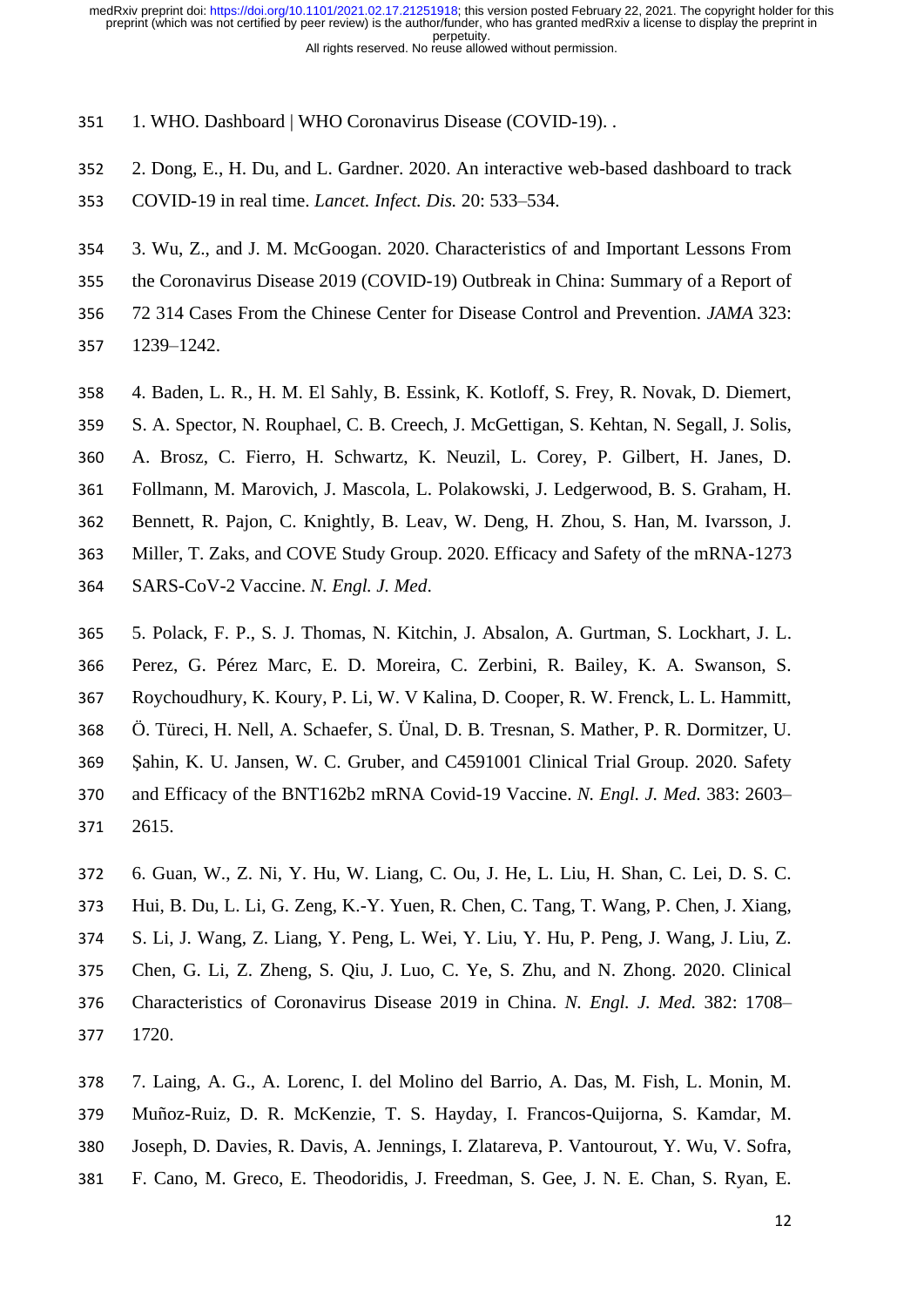- Bugallo-Blanco, P. Peterson, K. Kisand, L. Haljasmägi, L. Chadli, P. Moingeon, L.
- Martinez, B. Merrick, K. Bisnauthsing, K. Brooks, M. A. A. Ibrahim, J. Mason, F.
- Lopez Gomez, K. Babalola, S. Abdul-Jawad, J. Cason, C. Mant, J. Seow, C. Graham,
- K. J. Doores, F. Di Rosa, J. Edgeworth, M. Shankar-Hari, and A. C. Hayday. 2020. A
- dynamic COVID-19 immune signature includes associations with poor prognosis. *Nat.*
- *Med.* 1–13.
- 8. Zhou, R., K. K.-W. To, Y.-C. Wong, L. Liu, B. Zhou, X. Li, H. Huang, Y. Mo, T.-Y.
- Luk, T. T.-K. Lau, P. Yeung, W.-M. Chan, A. K.-L. Wu, K.-C. Lung, O. T.-Y. Tsang,
- W.-S. Leung, I. F.-N. Hung, K.-Y. Yuen, and Z. Chen. 2020. Acute SARS-CoV-2
- Infection Impairs Dendritic Cell and T Cell Responses. *Immunity* 53: 864–877.
- 9. Lucas, C., P. Wong, J. Klein, T. B. R. Castro, J. Silva, M. Sundaram, M. K.
- Ellingson, T. Mao, J. E. Oh, B. Israelow, T. Takahashi, M. Tokuyama, P. Lu, A.
- Venkataraman, A. Park, S. Mohanty, H. Wang, A. L. Wyllie, C. B. F. Vogels, R.
- Earnest, S. Lapidus, I. M. Ott, A. J. Moore, M. C. Muenker, J. B. Fournier, M.
- Campbell, C. D. Odio, A. Casanovas-Massana, R. Herbst, A. C. Shaw, R. Medzhitov,
- W. L. Schulz, N. D. Grubaugh, C. Dela Cruz, S. Farhadian, A. I. Ko, S. B. Omer, and
- A. Iwasaki. 2020. Longitudinal analyses reveal immunological misfiring in severe COVID-19. *Nature* 584: 463–469.
- 10. Mehta, P., D. F. McAuley, M. Brown, E. Sanchez, R. S. Tattersall, J. J. Manson, and
- U. HLH Across Speciality Collaboration. 2020. COVID-19: consider cytokine storm
- syndromes and immunosuppression. *Lancet (London, England)* 395: 1033–1034.
- 11. Pereira, M. S., I. Alves, M. Vicente, A. Campar, M. C. Silva, N. A. Padrão, V.
- Pinto, Â. Fernandes, A. M. Dias, and S. S. Pinho. 2018. Glycans as Key Checkpoints of
- T Cell Activity and Function. *Front. Immunol.* 9: 2754.
- 12. Varki, A., R. D. Cummings, J. D. Esko, P. Stanley, G. W. Hart, M. Aebi, A. G.
- Darvill, T. Kinoshita, N. H. Packer, J. H. Prestegard, R. L. Schnaar, and P. H.
- Seeberger. 2015. *Essentials of Glycobiology*,. Cold Spring Harbor Laboratory Press.
- 13. Dias, A. M., A. Correia, M. S. Pereira, C. R. Almeida, I. Alves, V. Pinto, T. A.
- Catarino, N. Mendes, M. Leander, M. T. Oliva-Teles, L. Maia, C. Delerue-Matos, N.
- Taniguchi, M. Lima, I. Pedroto, R. Marcos-Pinto, P. Lago, C. A. Reis, M. Vilanova, and
- S. S. Pinho. 2018. Metabolic control of T cell immune response through glycans in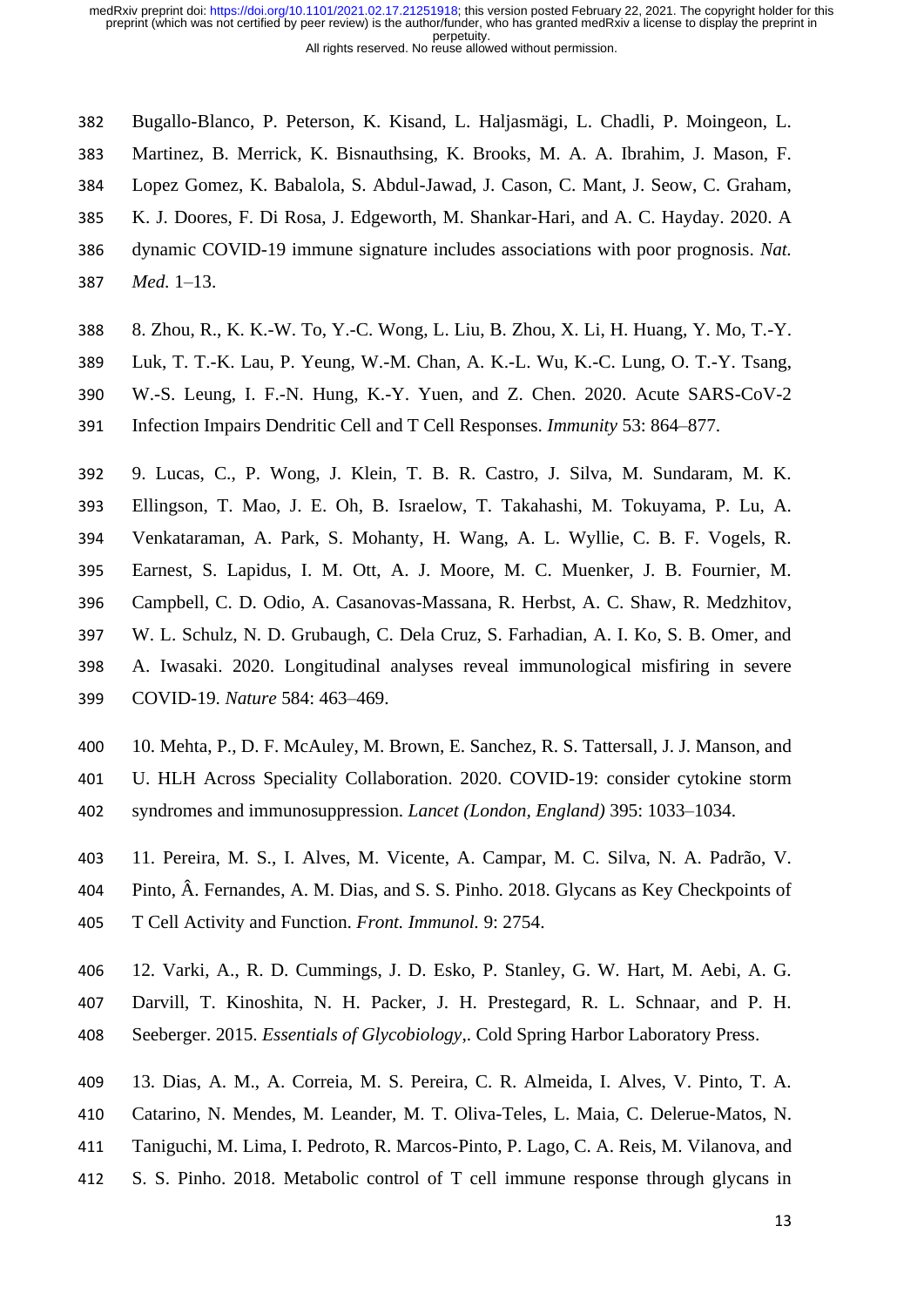inflammatory bowel disease. *Proc. Natl. Acad. Sci. U. S. A.* 115: E4651–E4660.

14. Silva, M. C., Â. Fernandes, M. Oliveira, C. Resende, A. Correia, J. C. De-Freitas-

Junior, A. Lavelle, J. Andrade-da-Costa, M. Leander, H. Xavier-Ferreira, J. Bessa, C.

- Pereira, R. M. Henrique, F. Carneiro, M. Dinis-Ribeiro, R. Marcos-Pinto, M. Lima, B.
- Lepenies, H. Sokol, J. C. Machado, M. Vilanova, and S. S. Pinho. 2020. Glycans as
- Immune Checkpoints: Removal of Branched N-glycans Enhances Immune Recognition
- Preventing Cancer Progression. *Cancer Immunol. Res.* 8: 1407–1425.
- 15. Ryan, S. O., and B. A. Cobb. 2012. Roles for major histocompatibility complex
- glycosylation in immune function. *Semin. Immunopathol.* 34: 425–41.
- 16. Demetriou, M., M. Granovsky, S. Quaggin, and J. W. Dennis. 2001. Negative regulation of T-cell activation and autoimmunity by Mgat5 N-glycosylation. *Nature* 409: 733–9.
- 17. Mkhikian, H., A. Grigorian, C. F. Li, H.-L. Chen, B. Newton, R. W. Zhou, C. Beeton, S. Torossian, G. G. Tatarian, S.-U. Lee, K. Lau, E. Walker, K. A. Siminovitch, K. G. Chandy, Z. Yu, J. W. Dennis, and M. Demetriou. 2011. Genetics and the environment converge to dysregulate N-glycosylation in multiple sclerosis. *Nat. Commun.* 2: 1–13.
- 18. Grigorian, A., S. Torossian, and M. Demetriou. 2009. T-cell growth, cell surface organization, and the galectin-glycoprotein lattice. *Immunol. Rev.* 230: 232–46.
- 19. Pereira, M. S., C. Durães, T. A. Catarino, J. L. Costa, I. Cleynen, M. Novokmet, J. Krištić, J. Štambuk, N. Conceição-Neto, J. C. Machado, R. Marcos-Pinto, F. Magro, S. Vermeire, G. Lauc, P. Lago, and S. S. Pinho. 2020. Genetic Variants of the MGAT5 Gene Are Functionally Implicated in the Modulation of T Cells Glycosylation and Plasma IgG Glycome Composition in Ulcerative Colitis. *Clin. Transl. Gastroenterol.* 11: e00166.
- 20. Van Breedam, W., S. Pöhlmann, H. W. Favoreel, R. J. de Groot, and H. J.
- Nauwynck. 2014. Bitter-sweet symphony: glycan–lectin interactions in virus biology. *FEMS Microbiol. Rev.* 38: 598–632.
- 21. Watanabe, Y., Z. T. Berndsen, J. Raghwani, G. E. Seabright, J. D. Allen, O. G.
- Pybus, J. S. McLellan, I. A. Wilson, T. A. Bowden, A. B. Ward, and M. Crispin. 2020.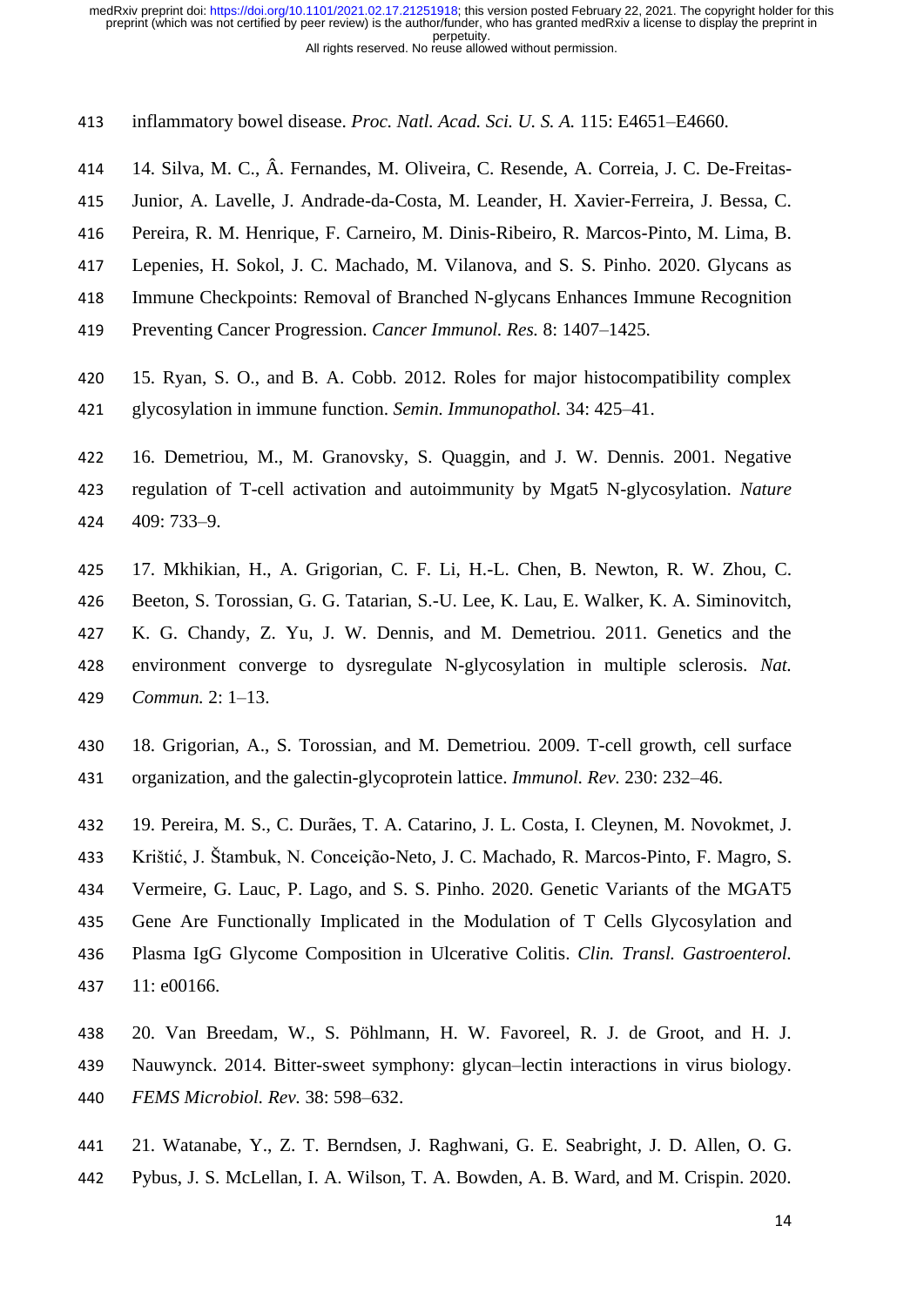Vulnerabilities in coronavirus glycan shields despite extensive glycosylation. *Nat. Commun.* 11: 1–10.

- 22. Watanabe, Y., J. D. Allen, D. Wrapp, J. S. McLellan, and M. Crispin. 2020. Site-specific glycan analysis of the SARS-CoV-2 spike. *Science* 369: 330–333.
- 23. Marzi, A., T. Gramberg, G. Simmons, P. Möller, A. J. Rennekamp, M. Krumbiegel,
- M. Geier, J. Eisemann, N. Turza, B. Saunier, A. Steinkasserer, S. Becker, P. Bates, H.
- Hofmann, and S. Pöhlmann. 2004. DC-SIGN and DC-SIGNR interact with the
- glycoprotein of Marburg virus and the S protein of severe acute respiratory syndrome
- coronavirus. *J. Virol.* 78: 12090–5.
- 24. Amraie, R., M. A. Napoleon, W. Yin, J. Berrigan, E. Suder, G. Zhao, J. Olejnik, S.
- Gummuluru, E. Muhlberger, V. Chitalia, and N. Rahimi. 2020. CD209L/L-SIGN and
- CD209/DC-SIGN act as receptors for SARS-CoV-2 and are differentially expressed in
- lung and kidney epithelial and endothelial cells. *bioRxiv* 2020.06.22.165803.
- 25. Grigorian, A., H. Mkhikian, and M. Demetriou. 2012. Interleukin-2, Interleukin-7, T cell-mediated autoimmunity, and N-glycosylation. *Ann. N. Y. Acad. Sci.* 1253: 49–57.
- 26. Dias, A. M., J. Dourado, P. Lago, J. Cabral, R. Marcos-Pinto, P. Salgueiro, C. R.
- Almeida, S. Carvalho, S. Fonseca, M. Lima, M. Vilanova, M. Dinis-Ribeiro, C. A. Reis,
- and S. S. Pinho. 2014. Dysregulation of T cell receptor N-glycosylation: a molecular
- mechanism involved in ulcerative colitis. *Hum. Mol. Genet.* 23: 2416–27.
- 27. Bagriaçik, E. U., and K. S. Miller. 1999. Cell surface sialic acid and the regulation of immune cell interactions: the neuraminidase effect reconsidered. *Glycobiology* 9: 267–75.
- 28. Demetriou, M., M. Granovsky, S. Quaggin, and J. W. Dennis. 2001. Negative regulation of T-cell activation and autoimmunity by Mgat5 N-glycosylation. *Nature* 409: 733–739.
- 29. Pappu, B. P., and P. A. Shrikant. 2004. Alteration of cell surface sialylation regulates antigen-induced naive CD8+ T cell responses. *J. Immunol.* 173: 275–84.
- 30. Thevarajan, I., T. H. O. Nguyen, M. Koutsakos, J. Druce, L. Caly, C. E. van de
- Sandt, X. Jia, S. Nicholson, M. Catton, B. Cowie, S. Y. C. Tong, S. R. Lewin, and K.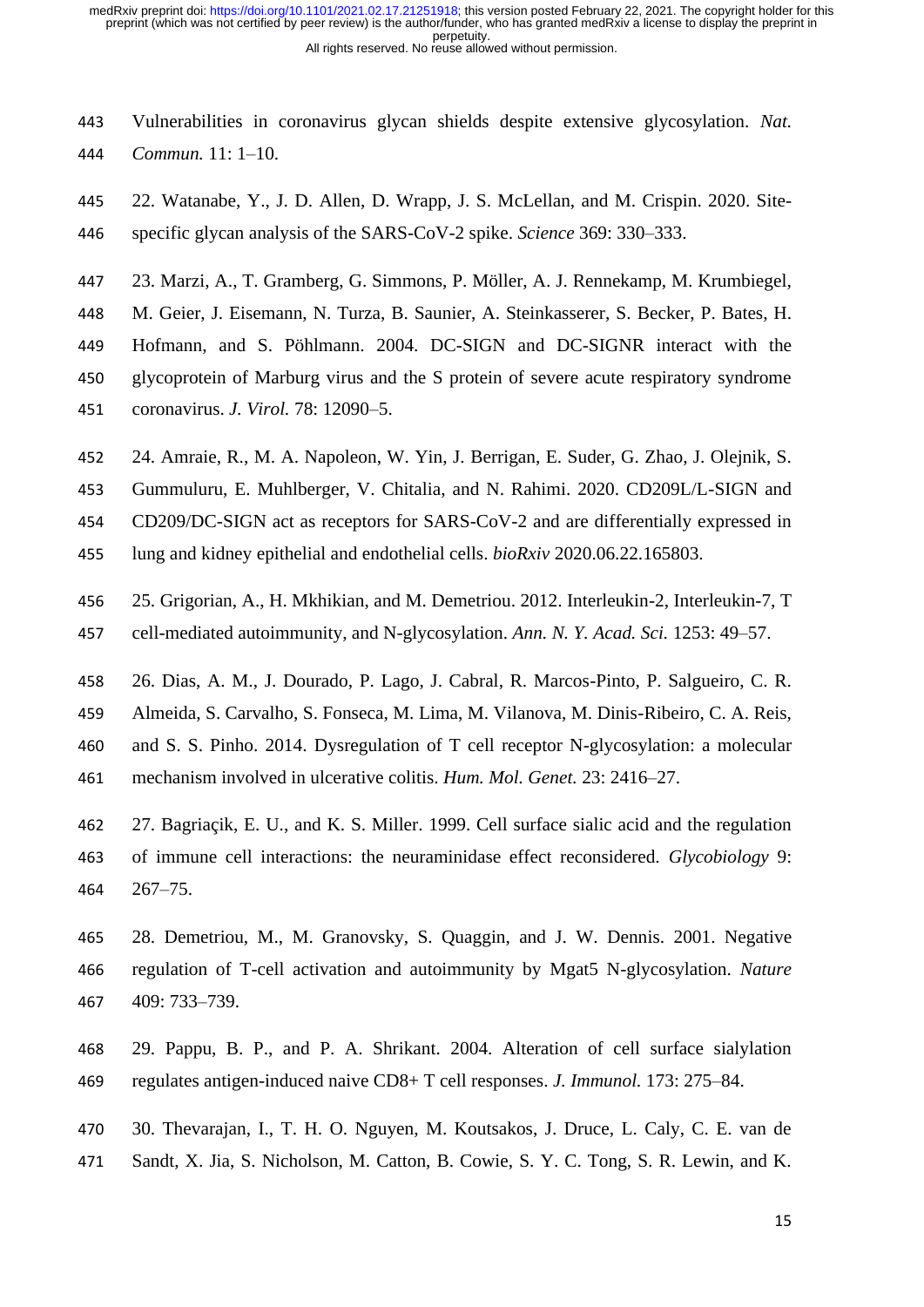- Kedzierska. 2020. Breadth of concomitant immune responses prior to patient recovery:
- a case report of non-severe COVID-19. *Nat. Med.* 26: 453–455.
- 31. Matzinger, P. 2002. The danger model: a renewed sense of self. *Science* 296: 301–5.
- 32. Long, Q.-X., X.-J. Tang, Q.-L. Shi, Q. Li, H.-J. Deng, J. Yuan, J.-L. Hu, W. Xu, Y.
- Zhang, F.-J. Lv, K. Su, F. Zhang, J. Gong, B. Wu, X.-M. Liu, J.-J. Li, J.-F. Qiu, J. Chen,
- and A.-L. Huang. 2020. Clinical and immunological assessment of asymptomatic
- SARS-CoV-2 infections. *Nat. Med.* 26: 1200–1204.
- 33. Pérez-Cabezas, B., R. Ribeiro, I. Costa, S. Esteves, A. R. Teixeira, T. Reis, R.
- Monteiro, A. Afonso, V. Pinheiro, M. I. Antunes, M. L. Araújo, J. N. Ribeiro, A.
- Cordeiro-da-Silva, N. Santarém, and J. Tavares. 2021. IL-2 and IFN-γ are biomarkers of
- SARS-CoV-2 specific cellular response in whole blood stimulation assays. *medRxiv*
- 2021.01.04.20248897.
- 34. van Kooyk, Y., and G. A. Rabinovich. 2008. Protein-glycan interactions in the control of innate and adaptive immune responses. *Nat. Immunol.* 9: 593–601.
- 35. Netea, M. G., E. J. Giamarellos-Bourboulis, J. Domínguez-Andrés, N. Curtis, R. van Crevel, F. L. van de Veerdonk, and M. Bonten. 2020. Trained Immunity: a Tool for Reducing Susceptibility to and the Severity of SARS-CoV-2 Infection. *Cell* 181: 969– 977.
- 36. Luo, M., J. Liu, W. Jiang, S. Yue, H. Liu, and S. Wei. 2020. IL-6 and CD8+ T cell counts combined are an early predictor of in-hospital mortality of patients with COVID-19. *JCI Insight* 5.
-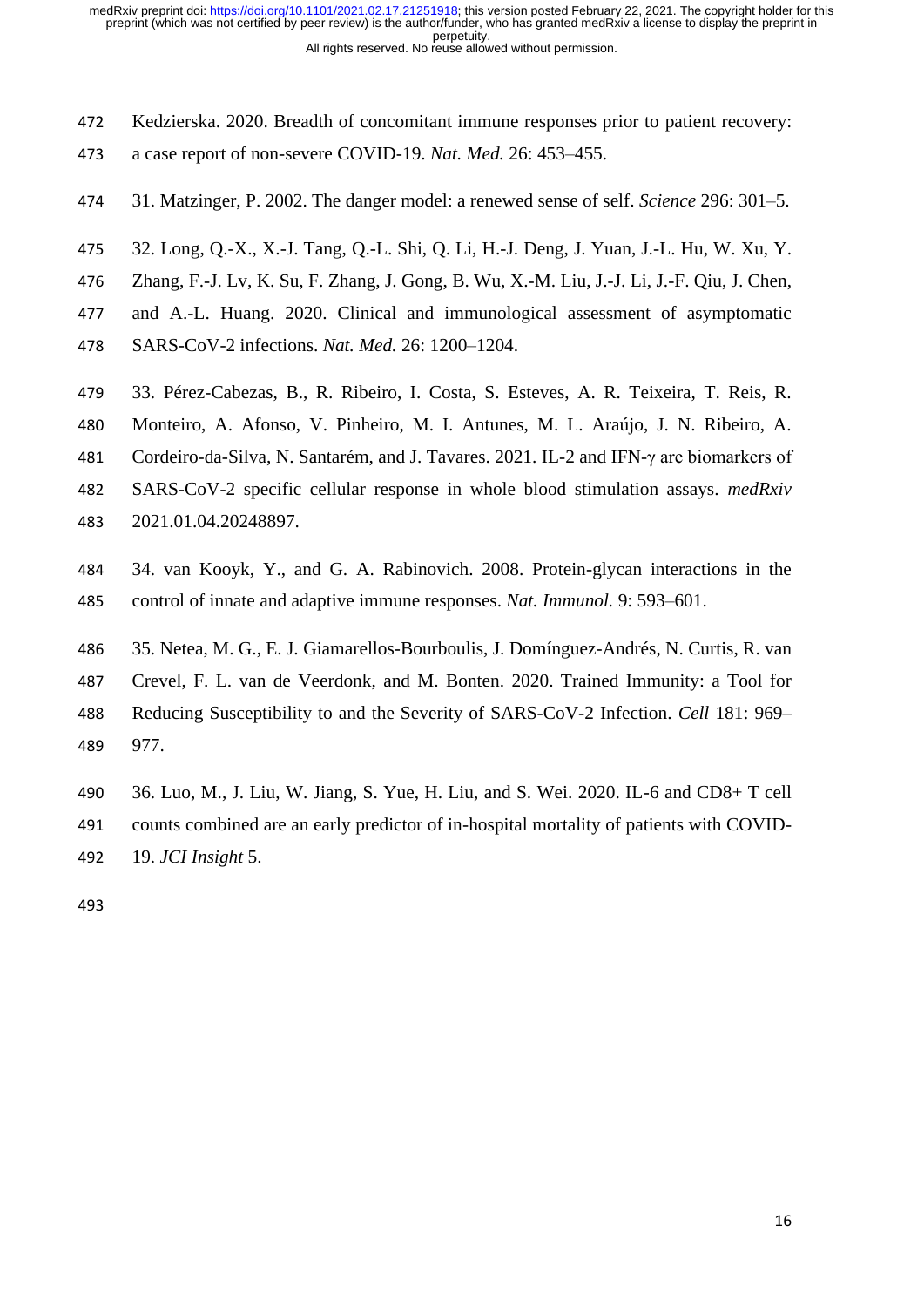



 **Fig.1** – Peripheral T cell glycoprofile is altered upon SARS-CoV-2 infection at diagnosis. Levels (Mean intensity fluorescence, MFI) of (A) L-PHA lectin binding, detecting β1,6-GlcNAc branched *N*-glycans and (B) SNA lectin binding, detecting a-2,6 498 sialylation, in CD8<sup>+</sup>, CD4<sup>+</sup> and γδ T cell subsets of non-infected donors (Non-IF; n=5) and infected (IF; n=30) patients. Levels of (A) L-PHA and (B) SNA lectin binding for each disease severity group: asymptomatic (Asympt.;n=5), mild (n=18), moderate (Mod.; n=6) and recovered (Rec; n=2) Each dot represents one patient. Mann-Whitney t-test was performed to evaluate statistically significance differences between each group-pair. \* *p*-value<0.05, \*\*<0.005.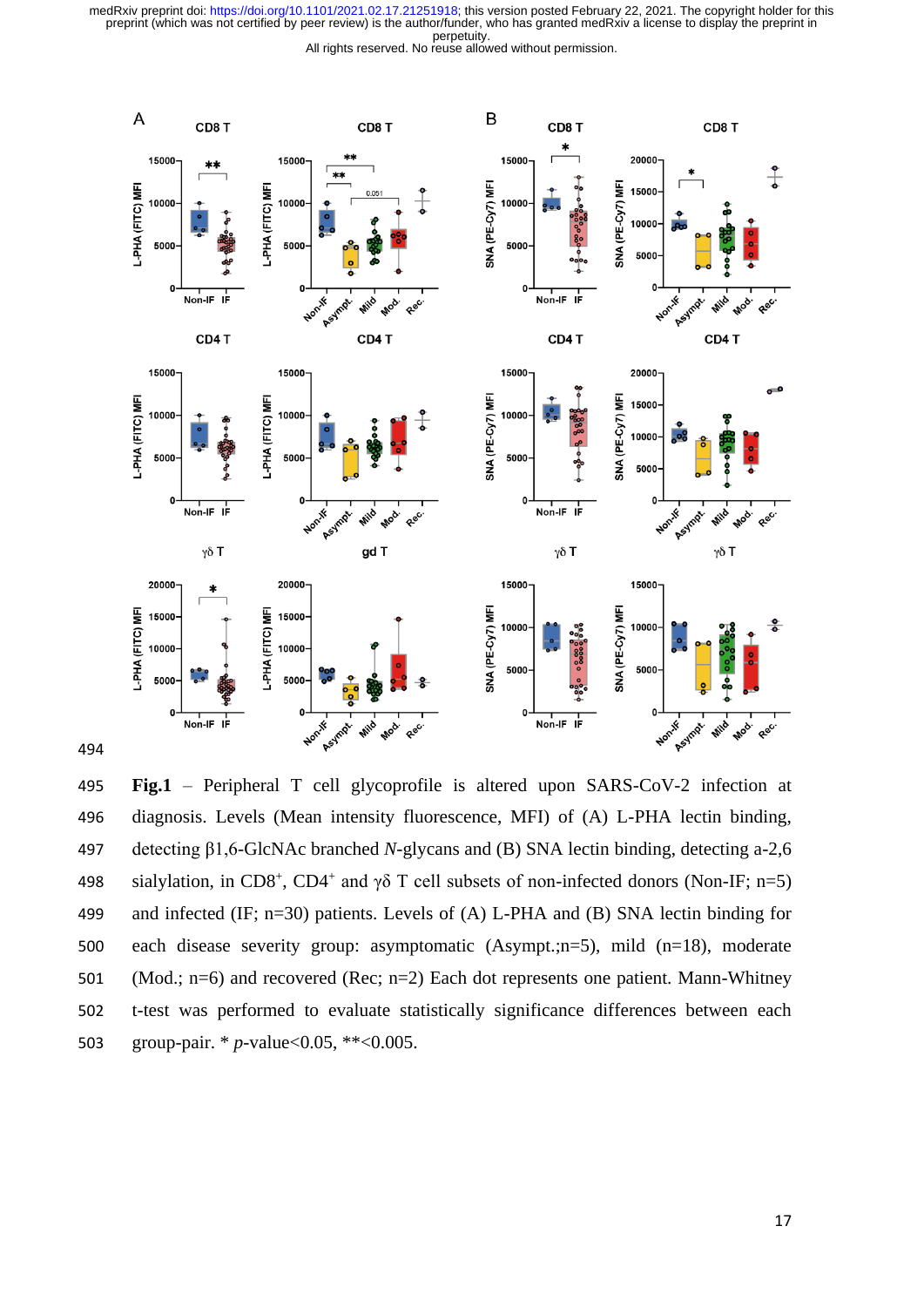



504<br>505 Figure  $2$  – Patient-derived serum induces a differential T cell glycosylation comparing 506 asymptomatic and symptomatic patients **(A)** L-PHA lectin and **(B)** SNA lectin binding 507 (MFI) of CD8<sup>+</sup> and CD4<sup>+</sup> T cells from a healthy donor, independent of our cohort, 508 incubated for 24-hours with 10% plasma from 4 patients from each group (Non-IF, 509 asymptomatic or moderate). Each dot represents a subject. Gating strategies for each 510 population are included in **Supplemental Figure 1A**. Mann-Whitney t-test was 511 performed to evaluate statistically significance differences between each group-pair. \* 512 *p*-value<0.05, \*\*<0.005.